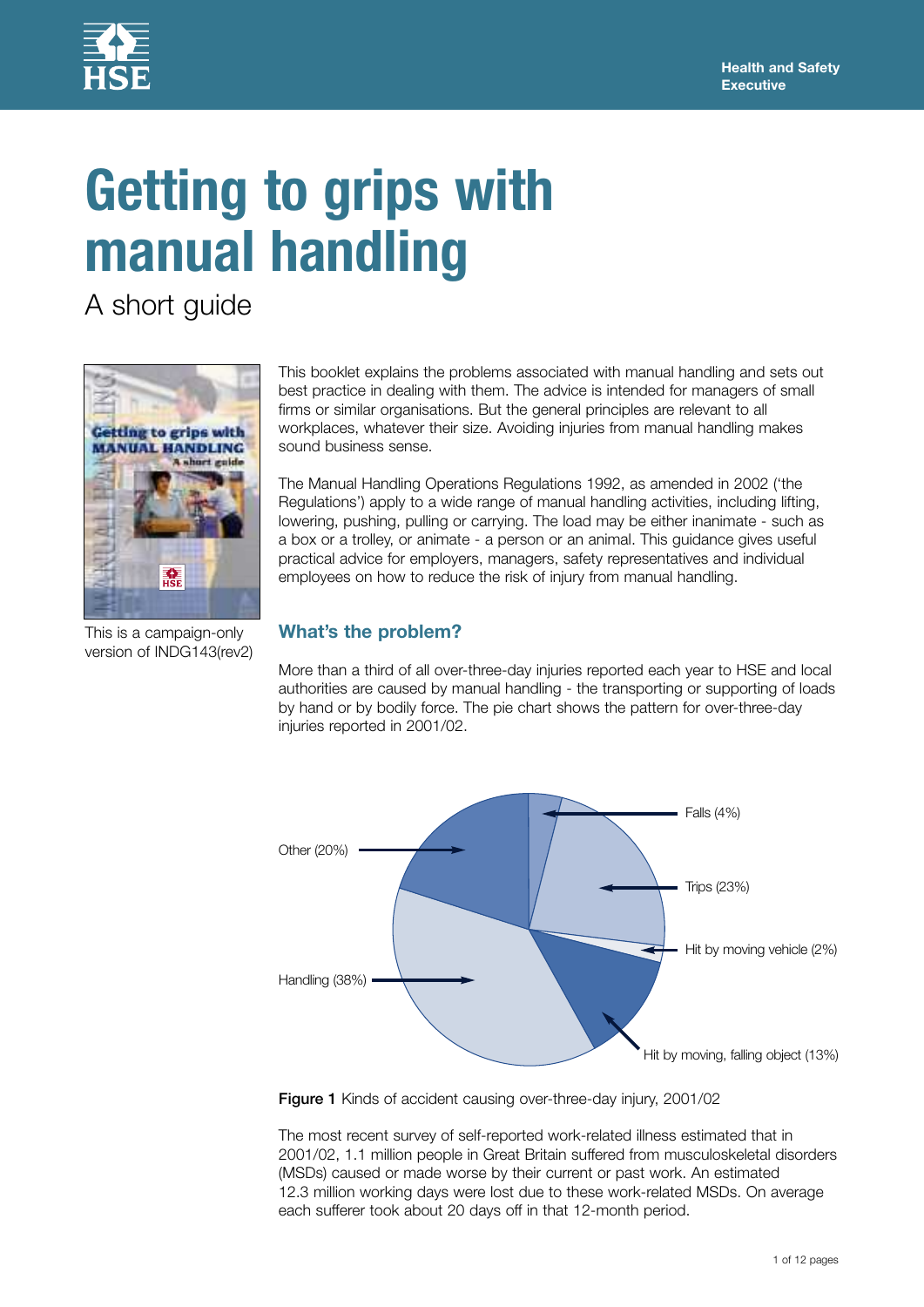Manual handling injuries can occur wherever people are at work - on farms and building sites, in factories, offices, warehouses, hospitals, banks, laboratories, and while making deliveries. Heavy manual labour, awkward postures, manual materials handling, and previous or existing injury are all risk factors implicated in the development of MSDs. More information and advice on MSDs is available on the HSE website, including advice on managing back pain at work (see 'Further reading').

Prevention and control of MSDs, such as manual handling injuries, has been identified as a priority by the Health and Safety Commission. Taking the action described in this booklet will help prevent these injuries and is likely to be costeffective. However you cannot prevent all MSDs, so it is still essential to encourage early reporting of symptoms and make arrangements for the proper treatment and rehabilitation of anybody who does get injured.

# **What should I do about it?**

**Consider** the risks from manual handling to the health and safety of your employees - the rest of this booklet will help you to do this. If there are risks, the Regulations apply.

**Consult and involve** the workforce. Your employees and their representatives know first-hand what the risks in the workplace are. They can probably offer practical solutions to controlling them.

# **What are my duties?**

The Regulations require employers to:

- **avoid** the need for hazardous manual handling, so far as is reasonably practicable;
- **assess** the risk of injury from any hazardous manual handling that can't be avoided; and
- **reduce** the risk of injury from hazardous manual handling, so far as is reasonably practicable.

These points are explained in detail under 'Avoiding manual handling' and 'Assessing and reducing the risk of injury'.

Employees have duties too. They should:

- follow appropriate systems of work laid down for their safety;
- make proper use of equipment provided for their safety;
- co-operate with their employer on health and safety matters;
- inform the employer if they identify hazardous handling activities;
- take care to ensure that their activities do not put others at risk.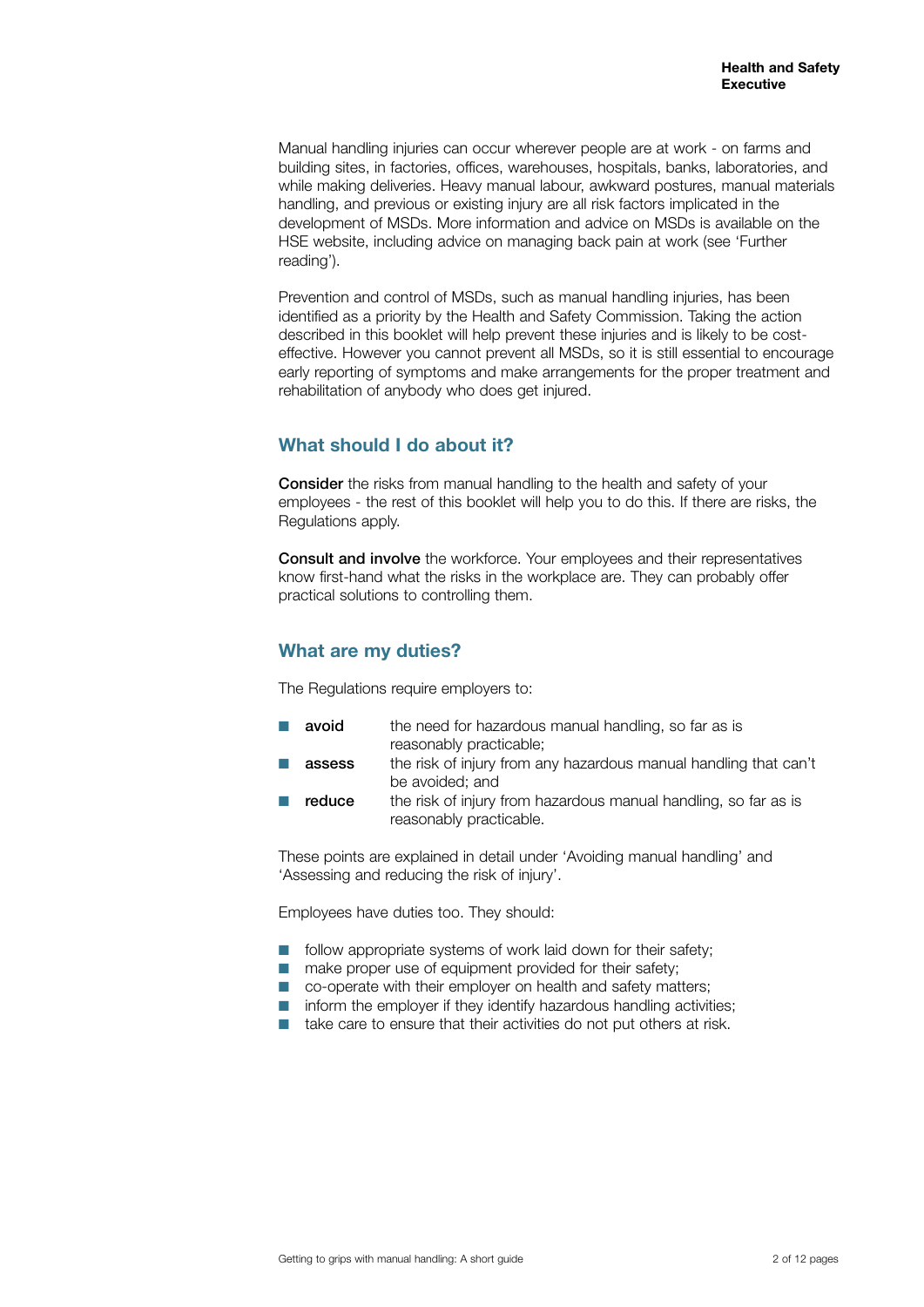# **Avoiding manual handling**

#### *Check whether you need to move it at all*

For example:

- does a large workpiece really need to be moved, or can the activity (eg wrapping or machining) safely be done where the item already is?
- can you take the treatment to the patient, not vice versa?
- can raw materials be piped to their point of use?

### *Consider automation, particularly for new processes*

*Think about mechanisation and using handling aids* 

For example:

- a conveyor;
- a pallet truck:
- an electric or hand-powered hoist:
- a lift truck.

But **beware of new hazards** from automation or mechanisation.



For example:

- automated plant still needs cleaning, maintenance etc;
- lift trucks must be suited to the work and have properly trained operators.

# **Assessing and reducing the risk of injury**

#### *Who should make the assessment?*

The assessment is the employer's responsibility. You should be able to do most assessments in-house. You, your employees and safety representatives know your business better than anyone. Most situations will require just a few minutes' observation to identify ways to make the activity easier and less risky, ie less physically demanding. Later in this booklet you will find easy-to-use guidelines to help decide whether there are risky lifting activities where a full assessment is required. Advice from outside experts may be helpful in difficult or unusual cases, or to get you started. See Table 1 for the kind of problems to look for.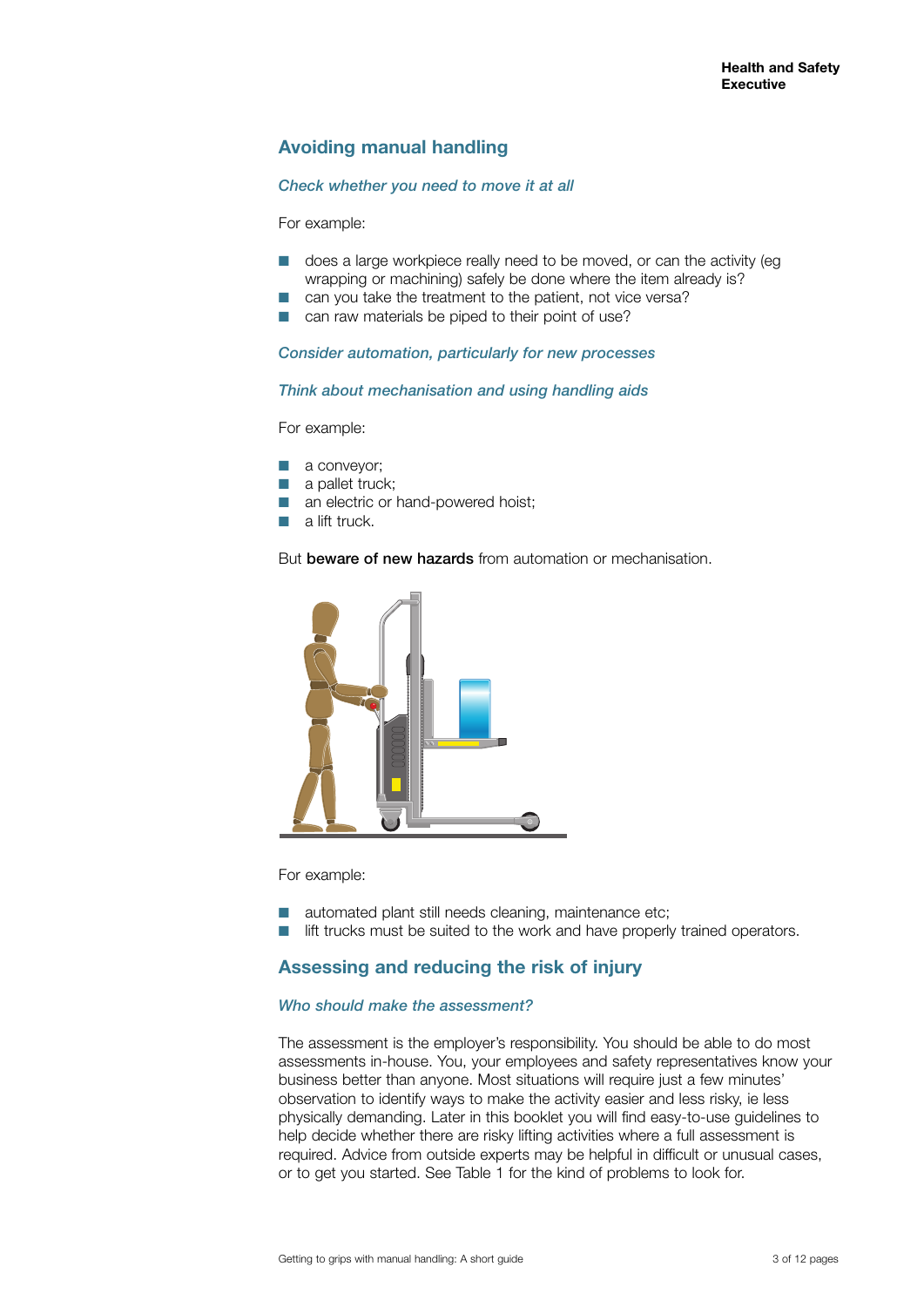### *What role can employees and their representatives play in carrying out assessments?*

Your employees can help you carry out the assessment - they often know what problems there are and how best to solve them. If their work is varied or not closely supervised, make sure they are aware what risks to look for when manual handling, and what to do about them. But the final responsibility for assessments rests with employers. You have duties under the Safety Representatives and Safety Committees Regulations 1977 and the Health and Safety (Consultation with Employees) Regulations 1996 to consult and keep safety representatives and employees up to date. Consultation with them will offer the best solutions as they are best placed to know how the job works and what can be done to improve it. It is especially useful to get your employees' input when buying new equipment.

### *Do assessments need to be recorded?*

It is often useful to record and keep the main findings, and this should always be done if it would be difficult to repeat the assessment. However, an assessment need not be recorded if:

- it could very easily be repeated and explained at any time because it is simple and obvious; or
- the handling operations are low risk, and are going to last a very short time.

### *Do I have to do assessments for each individual employee and workplace?*

It is sometimes acceptable to do a 'generic' assessment - one that is common to several employees or to more than one site or type of work. However:

- this should only be done if there are no individual or local factors which need to be taken into account, for example differences in stature, competence etc;
- you should review any generic risk assessment if individual employees report adverse symptoms, become ill, injured or disabled, or return following a long period of sickness, as they may have become vulnerable to risk.

Remember, you may need to carry out individual risk assessments for employees with a disability and to comply with the requirements of the Disability Discrimination Act 1995 (in particular section 6).

*The important thing in all assessments is to identify all significant risks of injury and point the way to practical improvements.* 

#### *How should I use my assessment?*

Don't just forget it or file it away. The purpose of the assessment is to pinpoint the worst features of the work - and they're the ones you should try to improve first (see Table 1). It is also important to remember to update the assessment when significant changes are made to the workplace.

All employees covered by a risk assessment - including generic assessments should be told about the risks it identifies.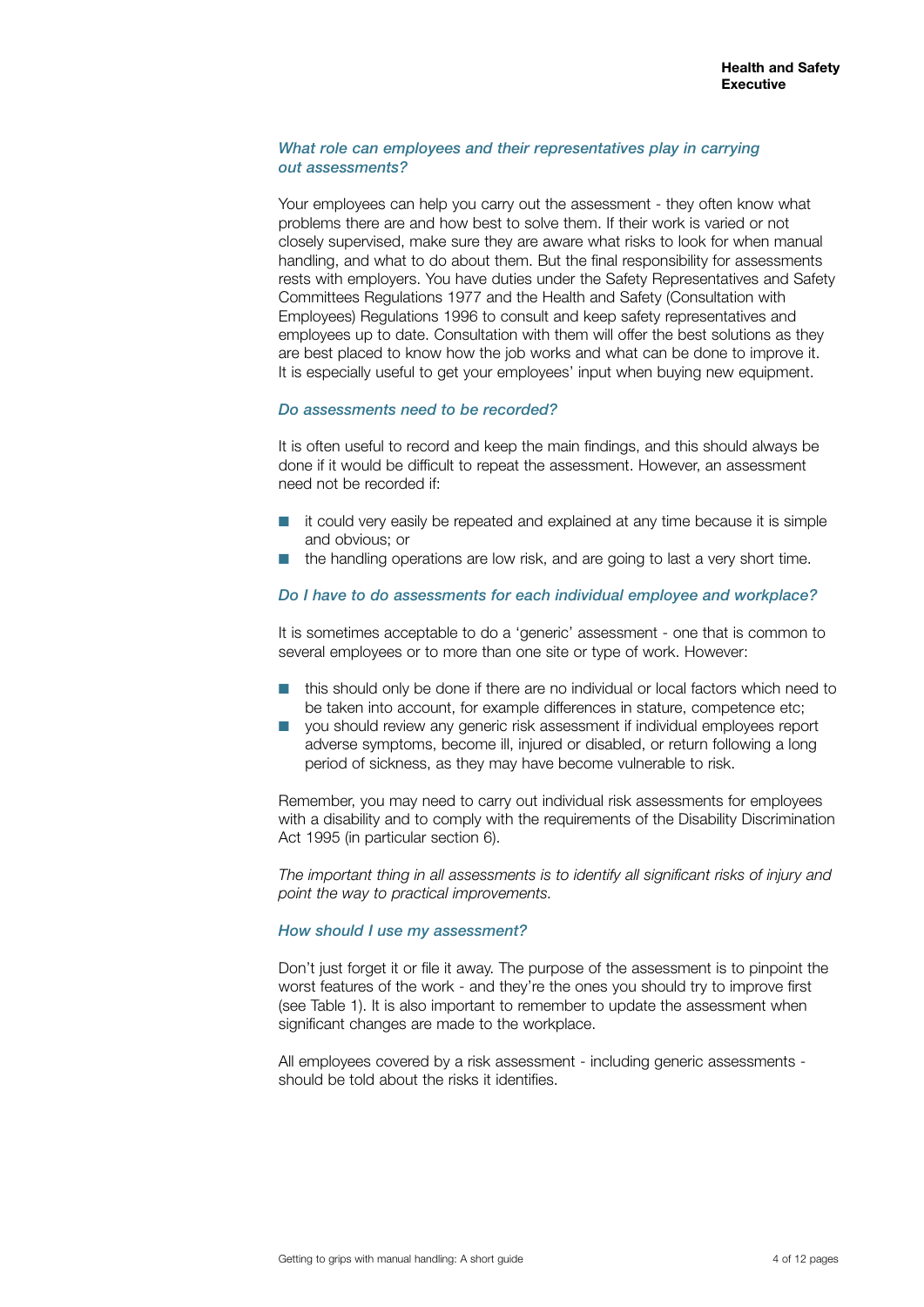**Table 1** Making an assessment (continued on next page)

| <b>Problems to look for when</b><br>making an assessment                                                                                                                                                                                                                                                       | Ways of reducing the risk of injury                                                                                                                                                                                                                                                                                                                                                                             |  |  |
|----------------------------------------------------------------------------------------------------------------------------------------------------------------------------------------------------------------------------------------------------------------------------------------------------------------|-----------------------------------------------------------------------------------------------------------------------------------------------------------------------------------------------------------------------------------------------------------------------------------------------------------------------------------------------------------------------------------------------------------------|--|--|
| The tasks, do they involve:<br>Inolding loads away from the body?<br>twisting, stooping or reaching<br>upwards?<br>large vertical movement?<br>long carrying distances?<br>strenuous pushing or pulling?<br>repetitive handling?<br>■ insufficient rest or recovery time?<br>a work rate imposed by a process? | Can you:<br>$\blacksquare$ use a lifting aid?<br>improve workplace layout to improve<br>efficiency?<br>reduce the amount of twisting and stooping?<br>avoid lifting from floor level or above shoulder<br>height, especially heavy loads?<br>reduce carrying distances?<br>avoid repetitive handling?<br>vary the work, allowing one set of<br>muscles to rest while another is used?<br>push rather than pull? |  |  |
| The loads, are they:                                                                                                                                                                                                                                                                                           | Can you make the load:                                                                                                                                                                                                                                                                                                                                                                                          |  |  |
| heavy, bulky or unwieldy?                                                                                                                                                                                                                                                                                      | lighter or less bulky?                                                                                                                                                                                                                                                                                                                                                                                          |  |  |
| difficult to grasp?                                                                                                                                                                                                                                                                                            | easier to grasp?                                                                                                                                                                                                                                                                                                                                                                                                |  |  |
| unstable or likely to move unpredictably (like                                                                                                                                                                                                                                                                 | more stable?                                                                                                                                                                                                                                                                                                                                                                                                    |  |  |
| animals)?                                                                                                                                                                                                                                                                                                      | less damaging to hold?                                                                                                                                                                                                                                                                                                                                                                                          |  |  |
| harmful, eg sharp or hot?                                                                                                                                                                                                                                                                                      | If the load comes in from elsewhere, have you                                                                                                                                                                                                                                                                                                                                                                   |  |  |
| awkwardly stacked?                                                                                                                                                                                                                                                                                             | asked the supplier to help, eg provide handles or                                                                                                                                                                                                                                                                                                                                                               |  |  |
| too large for the handler to see over?                                                                                                                                                                                                                                                                         | smaller packages?                                                                                                                                                                                                                                                                                                                                                                                               |  |  |
| The working environment, are there:                                                                                                                                                                                                                                                                            | Can you:                                                                                                                                                                                                                                                                                                                                                                                                        |  |  |
| constraints on posture?                                                                                                                                                                                                                                                                                        | remove obstructions to free movement?                                                                                                                                                                                                                                                                                                                                                                           |  |  |
| bumpy, obstructed or slippery floors?                                                                                                                                                                                                                                                                          | provide better flooring?                                                                                                                                                                                                                                                                                                                                                                                        |  |  |
| variations in levels?                                                                                                                                                                                                                                                                                          | avoid steps and steep ramps?                                                                                                                                                                                                                                                                                                                                                                                    |  |  |
| hot/cold/humid conditions?                                                                                                                                                                                                                                                                                     | prevent extremes of hot and cold?                                                                                                                                                                                                                                                                                                                                                                               |  |  |
| gusts of wind or other strong air movements?                                                                                                                                                                                                                                                                   | improve lighting?                                                                                                                                                                                                                                                                                                                                                                                               |  |  |
| poor lighting conditions?                                                                                                                                                                                                                                                                                      | provide protective clothing or PPE that is less                                                                                                                                                                                                                                                                                                                                                                 |  |  |
| restrictions on movements or posture from                                                                                                                                                                                                                                                                      | restrictive?                                                                                                                                                                                                                                                                                                                                                                                                    |  |  |
| clothes or personal protective equipment                                                                                                                                                                                                                                                                       | ensure your employees' clothing and footwear                                                                                                                                                                                                                                                                                                                                                                    |  |  |
| (PPE)?                                                                                                                                                                                                                                                                                                         | is suitable for their work?                                                                                                                                                                                                                                                                                                                                                                                     |  |  |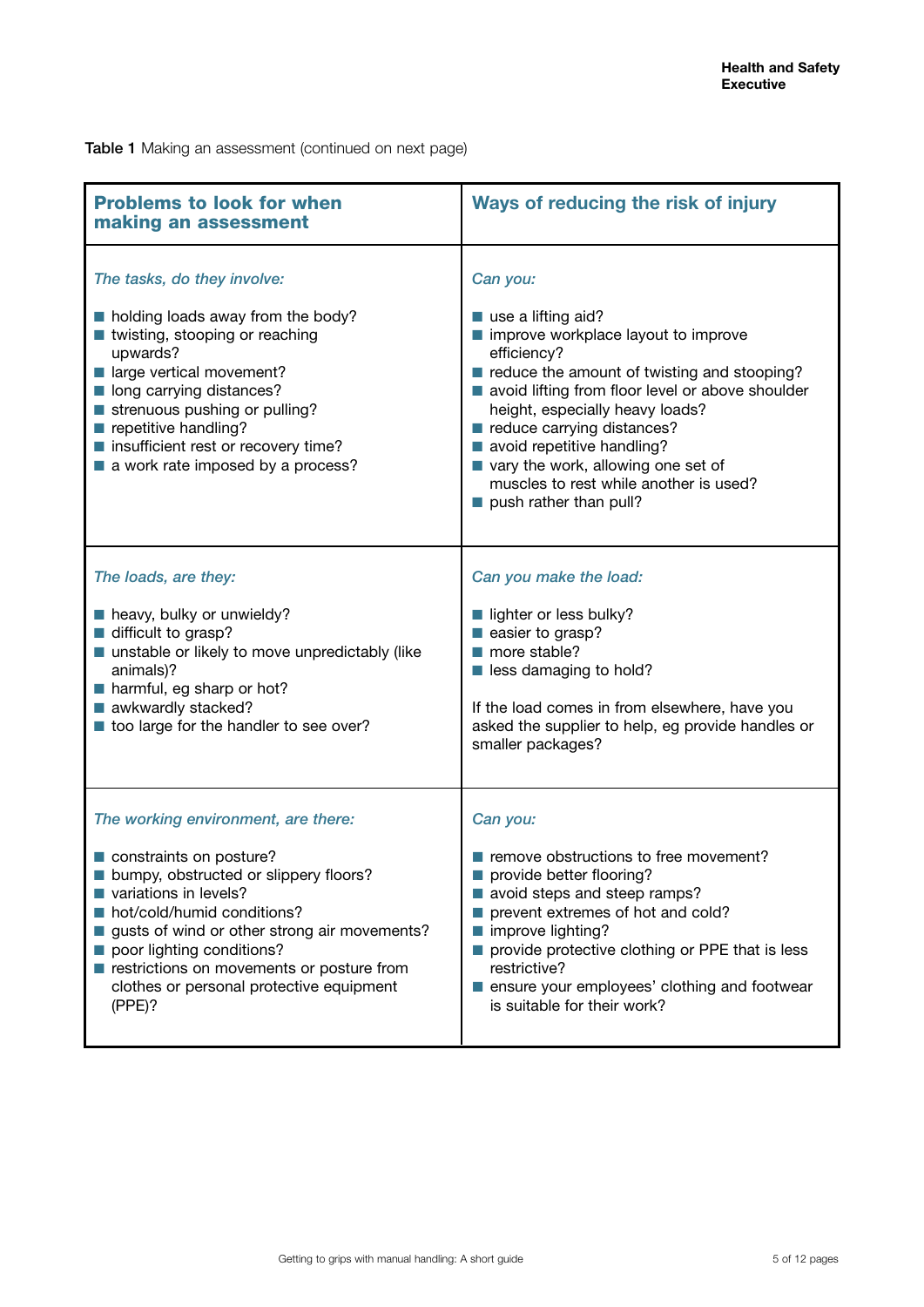**Table 1** Making an assessment (continued from previous page)

| <b>Problems to look for when making</b><br>an assessment                                                                                                                                                                                                                                                                                                               | Ways of reducing the risk of injury                                                                                                                                                                                                                                                                                                                   |  |  |
|------------------------------------------------------------------------------------------------------------------------------------------------------------------------------------------------------------------------------------------------------------------------------------------------------------------------------------------------------------------------|-------------------------------------------------------------------------------------------------------------------------------------------------------------------------------------------------------------------------------------------------------------------------------------------------------------------------------------------------------|--|--|
| Individual capacity, does the job:<br>require unusual capability, eg above-average<br>strength or agility?<br>endanger those with a health problem or<br>learning/physical disability?<br>endanger pregnant women?<br>call for special information or training?                                                                                                        | Can you:<br>pay particular attention to those who have a<br>physical weakness?<br>take extra care of pregnant workers?<br>give your employees more information, eg about<br>the range of tasks they are likely to face?<br>provide more training (see 'What about<br>training?')<br>Get advice from an occupational health advisor if<br>you need to. |  |  |
| Handling aids and equipment:<br>is the device the correct type for the job?<br>is it well maintained?<br>are the wheels on the device suited to the floor<br>surface?<br>do the wheels run freely?<br>is the handle height between the waist and<br>shoulders?<br>are the handle grips in good order and<br>comfortable?<br>are there any brakes? If so, do they work? | Can you:<br>$\blacksquare$ provide equipment that is more suitable for the<br>task?<br>carry out planned preventive maintenance to<br>prevent problems?<br>change the wheels, tyres and/or flooring so that<br>equipment moves easily?<br>provide better handles and handle grips?<br>make the brakes easier to use, reliable and<br>effective?       |  |  |
| <b>Work organisation factors:</b><br>$\blacksquare$ is the work repetitive or boring?<br>is work machine or system-paced?<br>do workers feel the demands of the work are<br>excessive?<br>■ have workers little control of the work and<br>working methods?<br>is there poor communication between<br>managers and employees?                                          | Can you:<br>change tasks to reduce the monotony?<br>make more use of workers' skills?<br>■ make workloads and deadlines more<br>achievable?<br>encourage good communication and teamwork?<br>involve workers in decisions?<br>provide better training and information?                                                                                |  |  |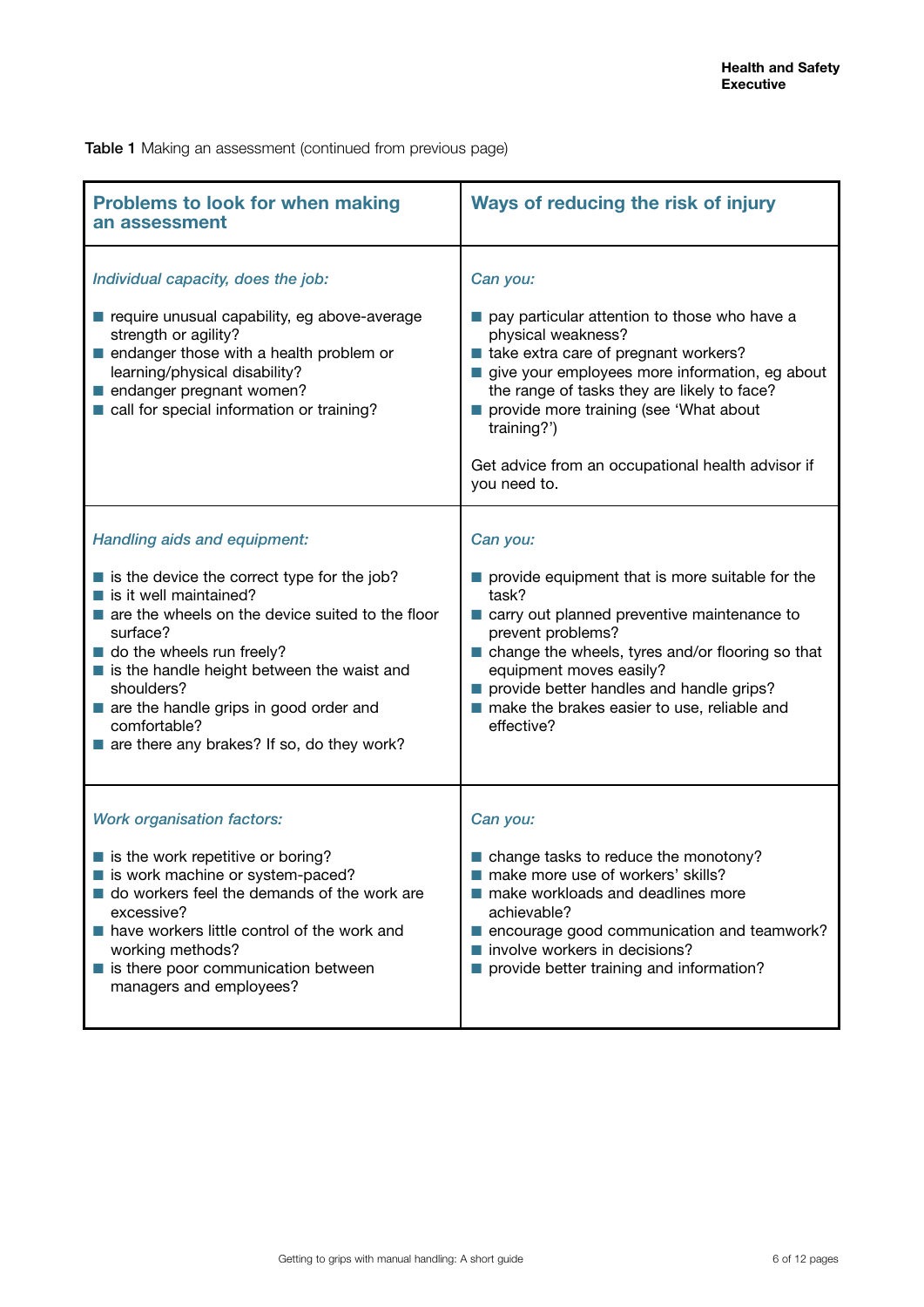

Consider mechanical aids; even a sack truck can make a big improvement

## *How far must I reduce the risk?*

To the lowest level 'reasonably practicable'. That means reducing the risk until the cost of any further precautions - time, effort or money - would be far too great in proportion to the benefits.

## *Do I have to provide mechanical aids in every case?*

You should definitely provide mechanical aids if it is reasonably practicable to do so and the risks identified in your risk assessment can be reduced or eliminated by this means. But you should consider mechanical aids in other situations as well they can improve productivity as well as safety. Even something as simple as a sack truck can make a big improvement.

# **What about training?**

Training is important but remember that, on its own, it can't overcome:

- a lack of mechanical aids:
- unsuitable loads:
- bad working conditions.

## *Training should cover:*

- manual handling risk factors and how injuries can occur;
- how to carry out safe manual handling including good handling technique (see 'Good handling technique for lifting' and 'Good handling technique for pushing and pulling');
- appropriate systems of work for the individual's tasks and environment;
- use of mechanical aids;
- practical work to allow the trainer to identify and put right anything the trainee is not doing safely.

# **Good handling technique for lifting**

Here are some practical tips, suitable for use in training people in safe manual handling. In the following section a basic lifting operation is taken as an example.

■ **Think before lifting/handling.** Plan the lift. Can handling aids be used? Where is the load going to be placed? Will help be needed with the load? Remove obstructions such as discarded wrapping materials. For a long lift, consider resting the load midway on a table or bench to change grip.





Think before lifting/handling Think before lifting/handling Keep the load close to the waist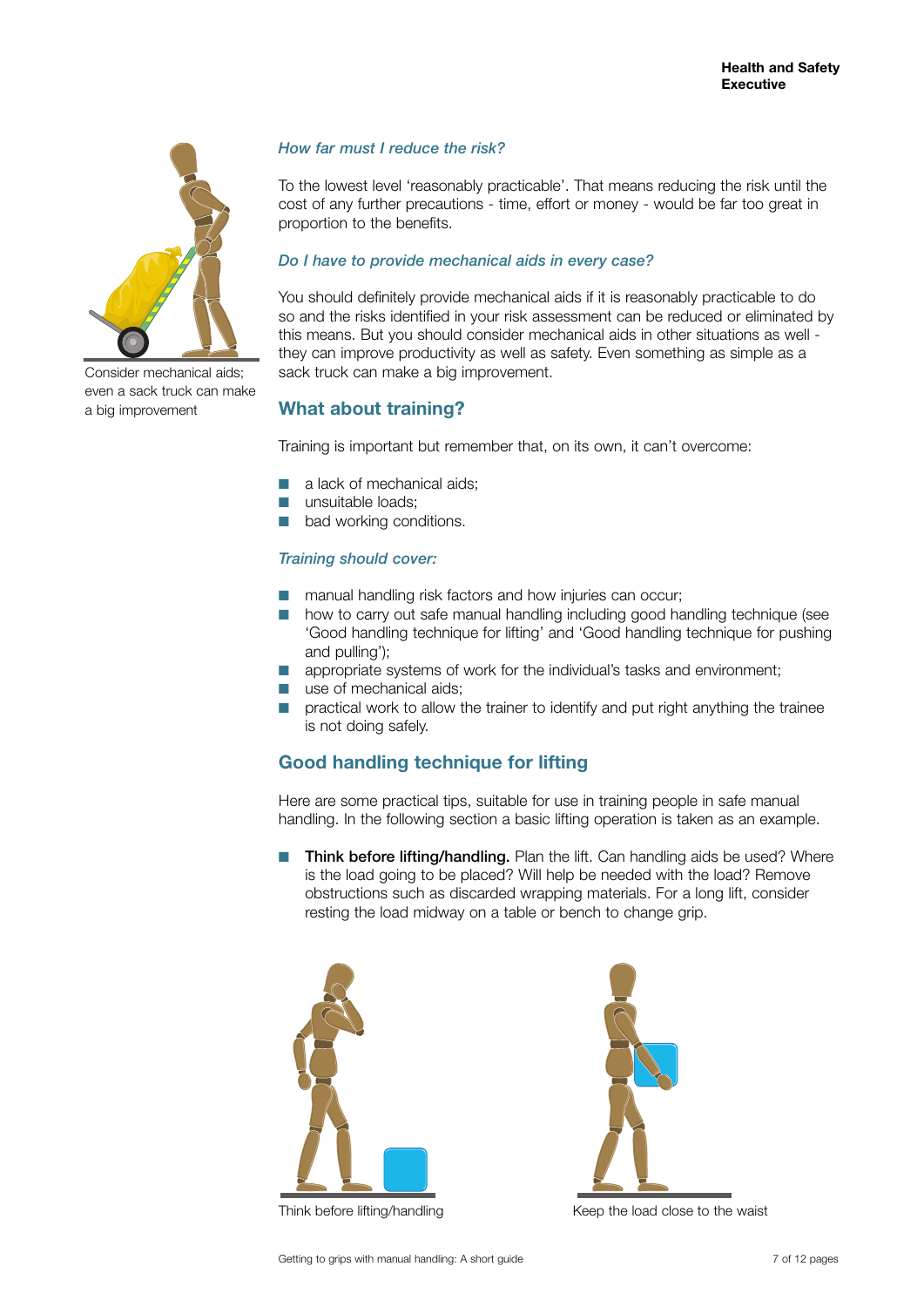

Adopt a stable position with feet apart and one leg slightly forward to maintain balance



Start in a good posture

- **Keep the load close to the waist.** Keep the load close to the body for as long as possible while lifting. Keep the heaviest side of the load next to the body. If a close approach to the load is not possible, try to slide it towards the body before attempting to lift it.
- **Adopt a stable position.** The feet should be apart with one leg slightly forward to maintain balance (alongside the load, if it is on the ground). The worker should be prepared to move their feet during the lift to maintain their stability. Avoid tight clothing or unsuitable footwear, which may make this difficult.
- **Get a good hold.** Where possible the load should be hugged as close as possible to the body. This may be better than gripping it tightly with hands only.
- Start in a good posture. At the start of the lift, slight bending of the back, hips and knees is preferable to fully flexing the back (stooping) or fully flexing the hips and knees (squatting).
- **Don't flex the back any further while lifting.** This can happen if the legs begin to straighten before starting to raise the load.
- **Avoid twisting the back or leaning sideways, especially while the back is** bent. Shoulders should be kept level and facing in the same direction as the hips. Turning by moving the feet is better than twisting and lifting at the same time.
- **Keep the head up when handling.** Look ahead, not down at the load, once it has been held securely.
- **Move smoothly.** The load should not be jerked or snatched as this can make it harder to keep control and can increase the risk of injury.
- **Don't lift or handle more than can be easily managed.** There is a difference between what people can lift and what they can safely lift. If in doubt, seek advice or get help.
- Put down, then adjust. If precise positioning of the load is necessary, put it down first, then slide it into the desired position.



Keep the head up when handling example and the Put down, then adjust



Avoid twisting the back or leaning sideways, especially while the back is bent

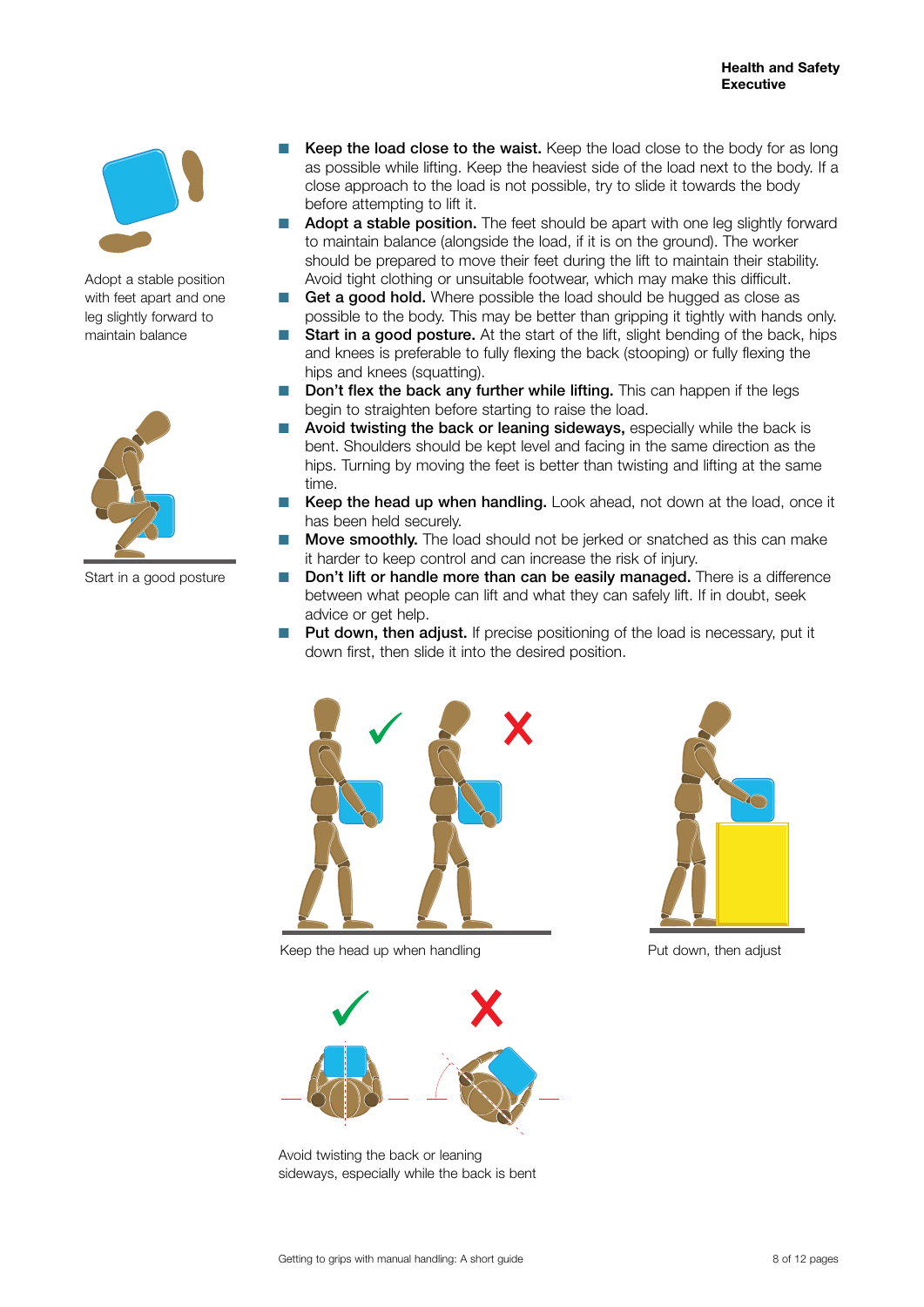# **Good handling technique for pushing and pulling**

Here are some practical points to remember when loads are pushed or pulled.

- **Handling devices.** Aids such as barrows and trolleys should have handle heights that are between the shoulder and waist. Devices should be wellmaintained with wheels that run smoothly (the law requires that equipment is maintained). When purchasing new trolleys etc, ensure they are of good quality with large diameter wheels made of suitable material and with castors, bearings etc which will last with minimum maintenance. Consultation with your employees and safety representatives will help, as they know what works and what doesn't.
- **Force.** As a rough guide the amount of force that needs to be applied to move a load over a flat, level surface using a well-maintained handling aid is at least 2% of the load weight. For example, if the load weight is 400 kg, then the force needed to move the load is 8 kg. The force needed will be larger, perhaps a lot larger, if conditions are not perfect (eg wheels not in the right position or a device that is poorly maintained). The operator should try to push rather than pull when moving a load, provided they can see over it and control steering and stopping.
- **Slopes.** Employees should enlist help from another worker whenever necessary if they have to negotiate a slope or ramp, as pushing and pulling forces can be very high. For example, if a load of 400 kg is moved up a slope of 1 in 12 (about 5°), the required force is over 30 kg even in ideal conditions good wheels and a smooth slope. This is above the guideline weight for men and well above the guideline weight for women.
- **Uneven surfaces.** Moving an object over soft or uneven surfaces requires higher forces. On an uneven surface, the force needed to start the load moving could increase to 10% of the load weight, although this might be offset to some extent by using larger wheels. Soft ground may be even worse.
- **Stance and pace.** To make it easier to push or pull, employees should keep their feet well away from the load and go no faster than walking speed. This will stop them becoming too tired too quickly.

# **How do I know if there's a risk of injury?**

It's a matter of judgement in each case, but there are certain things to look out for, such as people puffing and sweating, excessive fatigue, bad posture, cramped work areas, awkward or heavy loads or a history of back trouble. Operators can often highlight which activities are unpopular, difficult or hard work.

### *Can you be more definite?*

It is difficult to be precise - so many factors vary between jobs, workplaces and people. But the general risk assessment guidelines in the next section should help to identify when a more detailed risk assessment is necessary.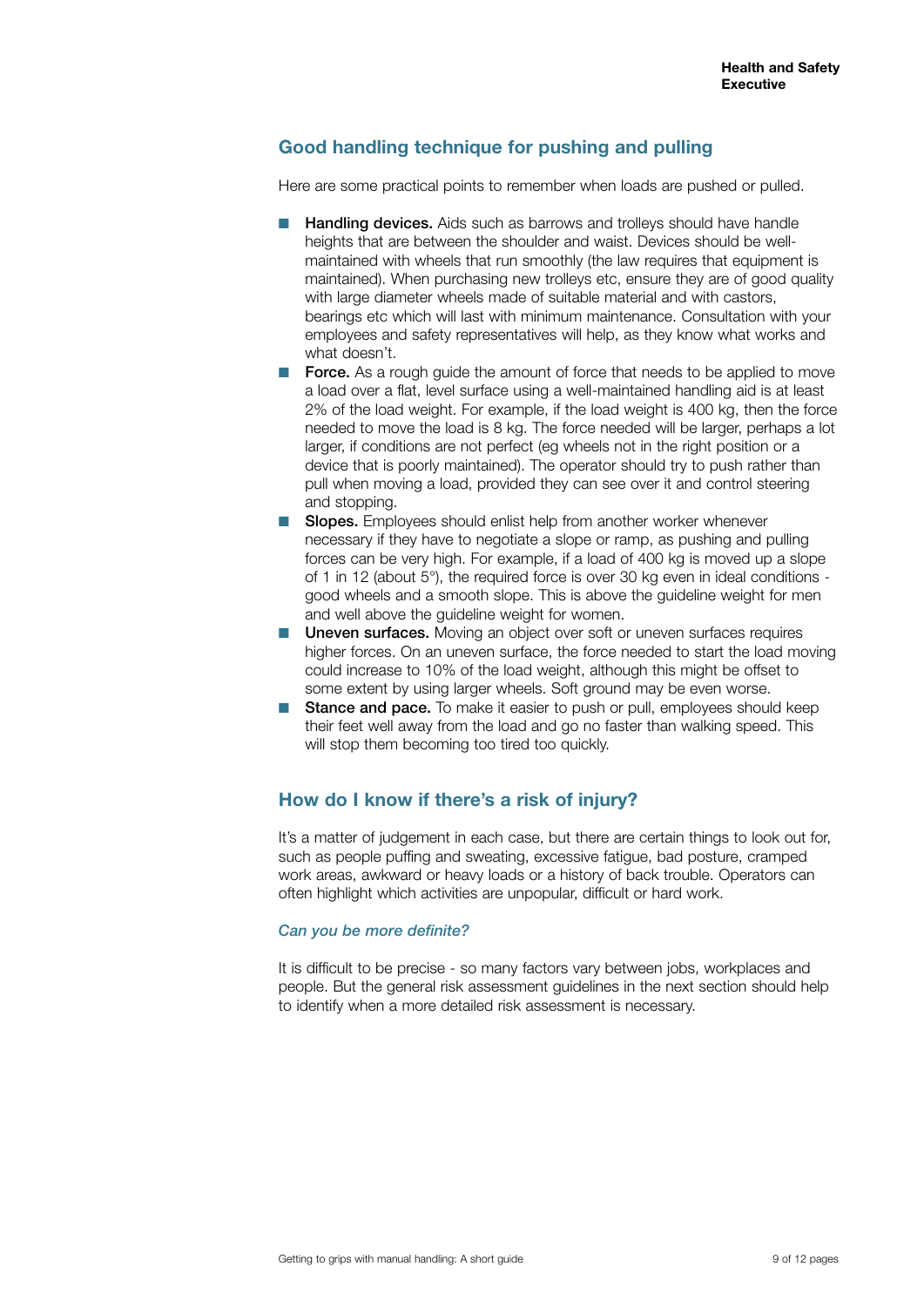## **General risk assessment guidelines**

There is no such thing as a completely 'safe' manual handling operation. But working within the following guidelines will cut the risk and reduce the need for a more detailed assessment.



## **Figure 2** Lifting and lowering

- Use Figure 2 to make a quick and easy assessment. Each box contains a guideline weight for lifting and lowering in that zone. (As you can see, the guideline weights are reduced if handling is done with arms extended, or at high or low levels, as that is where injuries are most likely to occur.)
- Observe the work activity you are assessing and compare it to the diagram. First, decide which box or boxes the lifter's hands pass through when moving the load. Then, assess the maximum weight being handled. If it is less than the figure given in the box, the operation is within the guidelines.
- If the lifter's hands enter more than one box during the operation, use the smallest weight. Use an in-between weight if the hands are close to a boundary between boxes.
- The guideline weights assume that the load is readily grasped with both hands and that the operation takes place in reasonable working conditions, with the lifter in a stable body position.

### *Twisting*

Reduce the guideline weights if the handler twists to the side during the operation. As a rough guide, reduce them by 10% if the handler twists beyond 45°, and by 20% if the handler twists beyond 90°.

### *Frequent lifting and lowering*

The guideline weights are for infrequent operations - up to about 30 operations per hour - where the pace of work is not forced, adequate pauses to rest or use different muscles are possible, and the load is not supported by the handler for any length of time. Reduce the weights if the operation is repeated more often. As a rough guide, reduce the weights by 30% if the operation is repeated once or twice per minute, by 50% if the operation is repeated five to eight times a minute, and by 80% where the operation is repeated more than 12 times a minute.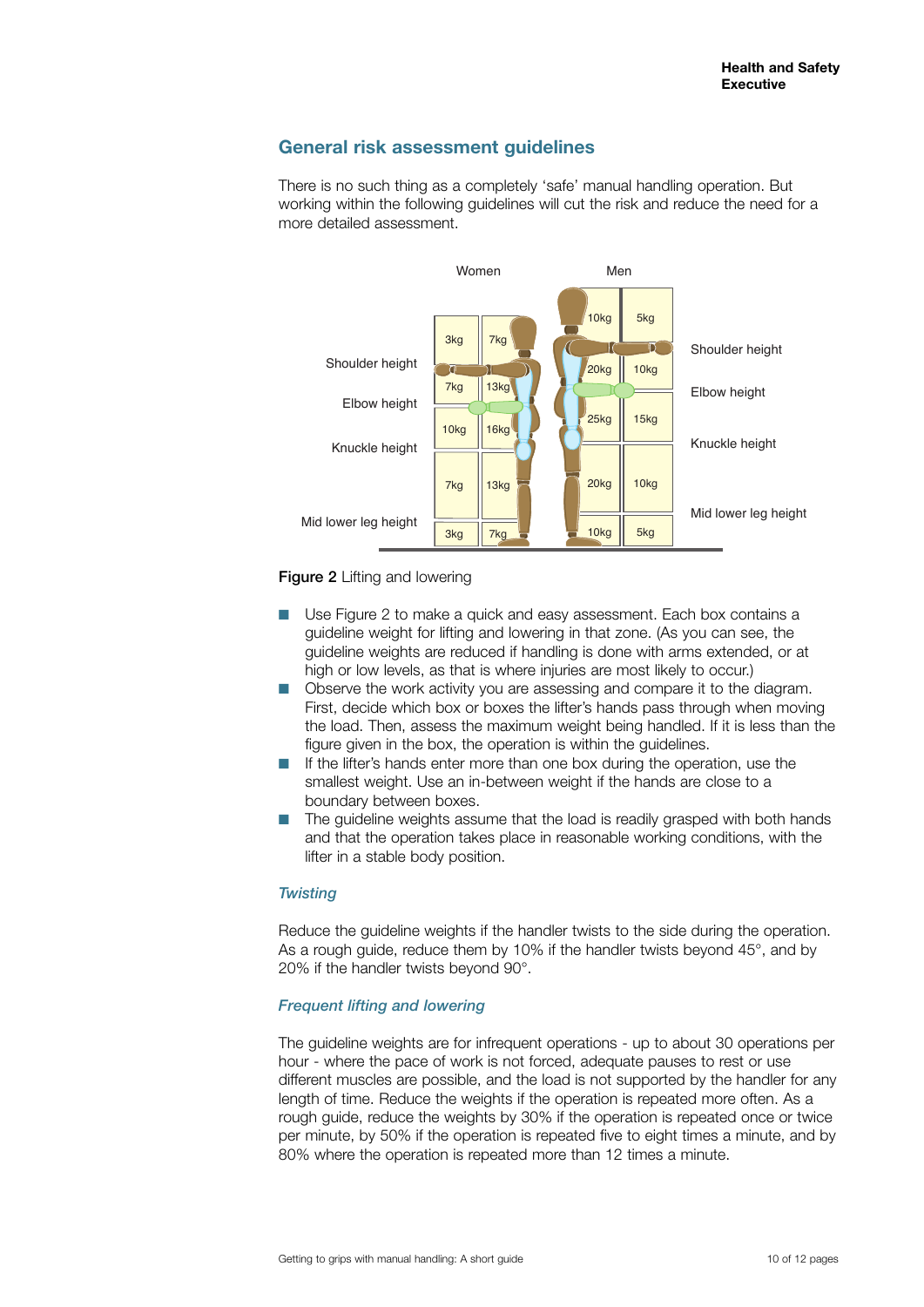## *Pushing and pulling*

The task is within the guidelines if the following figures are not exceeded:

|                                            | Men Women   |
|--------------------------------------------|-------------|
| Force to stop or start the load            | 20 kg 15 kg |
| Sustained force to keep the load in motion | 10 kg 7 kg  |

See 'Good handling technique for pushing and pulling' for some examples of forces required to push or pull loads.

#### *Using the results: Do I need to make a more detailed assessment?*

Using Figure 2 is a first step. If it shows the manual handling is within the guideline figures (bearing in mind the reduced limits for twisting and for frequent lifts) you need not do any more in most cases. But you will need to make a more detailed assessment if:

- the conditions given for using the guidelines (eg that the load can be readily grasped with both hands) are not met;
- the person doing the lifting has reduced capacity, eg through ill health or pregnancy;
- the handling operation must take place with the hands beyond the boxes in the diagram; or
- the guideline figures in the diagram are exceeded.

For pushing and pulling, you should make a more detailed assessment if:

- there are extra risk factors like uneven floors or confined spaces;
- the worker can't push or pull the load with their hands between knuckle and shoulder height;
- the load has to be moved for more than about 20 m without a break; or
- the guideline figures in the table are likely to be exceeded.

More advice on how to make a more detailed assessment is given in our main guidance booklet *Manual handling. Guidance on regulations* (see 'Further reading' for details).

HSE has also developed a tool called the Manual Handling Assessment Chart (MAC), to help you assess the most common risk factors in lifting, carrying and team handling. You may find the MAC useful to help identify high-risk manual handling operations and to help complete detailed risk assessments. It can be downloaded from www.hse.gov.uk/msd.

#### *Are you saying I mustn't exceed the guidelines?*

No. The risk assessment guidelines are not 'safe limits' for lifting. But work outside the guidelines is likely to increase the risk of injury, so you should examine it closely for possible improvements. You should remember that you must make the work less demanding if it is reasonably practicable to do so.

Your main duty is to avoid lifting operations that involve a risk of injury. Where it is not practicable to do this you should assess each lifting operation and reduce the risk of injury to the lowest level reasonably practicable. As the risk of injury goes up you must look at the operation increasingly closely to make sure it has been properly assessed and the risk of injury has been reduced.